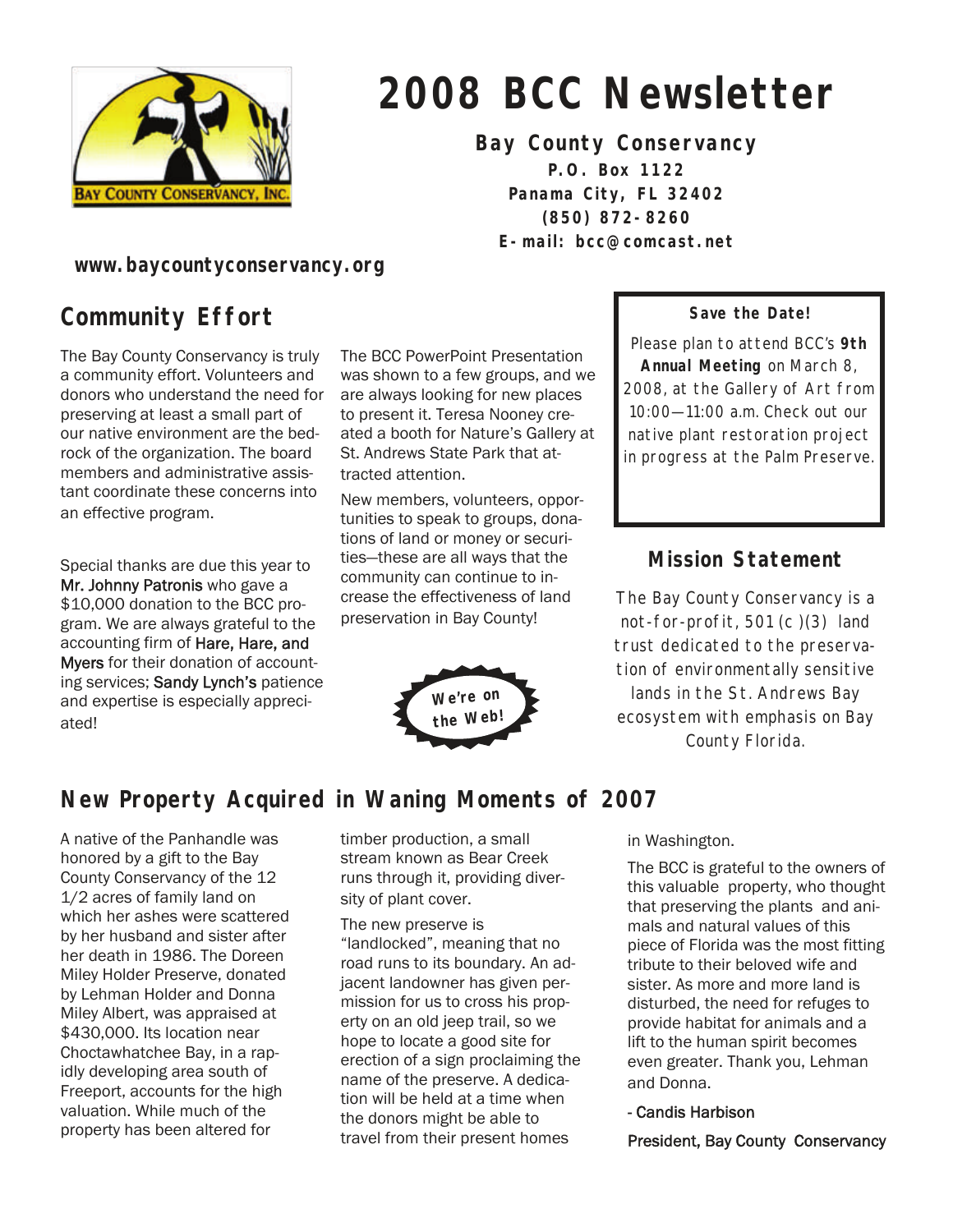## **New Plan Approved for Mary Ola Reynolds Miller Palm Preserve**

The BCC Board has approved a plan that includes removing intrusive exotic vegetation and replacing it with native plants and wildflowers that will attract birds and butterflies. Trails have been laid out through the park, and a picnic table and vine arbor are planned next to the Art Gallery. Many thanks to Linda Macbeth of the National Audubon Society for her very aesthetic design of the park layout. Once the native plants are established, they should require only minimum maintenance. It is hoped that the park will become an oasis for those in the downtown area and a very visible property for the BCC.

The project got off to a good start in early August when thirty or so youth from the First United Methodist Church showed up for a work day. They were able to spread the truck load of dirt necessary for the garden, as well as remove many exotic



plants and do general landscaping that improved the overall appearance of the park. This was followed by a team led by Ron Houser, including Mark Thompson, Ray Matson, David Gorchov and his very able children, who marked off trails and garden areas, added mulch to the garden soil, and planted numerous plants and seeds.

Special thanks to Nancy Spalding,

Simon Price and Bob Vickery for their efforts in removing (painfully!) so many of the Spanish Bayonets in the park. As you know, these are very unforgiving plants!

We have eliminated the trash pile from the back of the property and plan to compost the plant debris on site. The property has been restricted for day use only and now has signs prohibiting the use of alcohol. A grant has been applied for that would help us fully realize this beautiful plan. Please come and visit and enjoy the beauty of the park. Maybe there will be some blooming flowers this spring!

#### -Ted Wilson,

#### Management Team Leader

[Editor's Note: "Thank You" to Ted for organizing, watering, and remaining enthusiastic!]

#### **Audubon Nature Preserve Update**

Audubon Nature Preserve, a 35-acre property located behind Wal-Mart and Gulf Coast Medical Center off 23rd St., was our first acquisition. It is open to the public during the daytime either by using the boardwalk or by walking down the path on the north end of the preserve right by the drainage ditch behind Wal-Mart. Our extensive bird list for the preserve has grown to about 130 species thanks mostly to our worker Mike Finnegan, who is also an excellent birder.

During 2007 our ANP management team continued to eradicate invasive exotic plant species from the preserve. Most of the Chinese Tallow and Camphor trees have been eliminated and new native growth is coming up all over without the need

for replanting. The area in most need of control is the area adjacent to the Orthopedic Offices at the corner of 19th St. and State Avenue. The large amount of Climbing Air Potato vines have been aggressively treated by digging up the large tubers and picking up the "potatoes" on the ground. We plan to continue doing that in the coming year.

Our informational kiosk at the Doctors' Pond boardwalk was redesigned earlier in the year, thanks to Teresa Nooney. The pond itself is changing due to the lack of rain. This has allowed non-aquatic plants to proliferate, including blackberry. We hope that rainfall will return to normal this year to bring back the wood ducks and wading birds.

Volunteers are always needed to help with the exotic plant control program, trash pickup, mowing and keeping the path open. For more information, call Ron Houser, management team leader, at 763- 7485.—Ron Houser

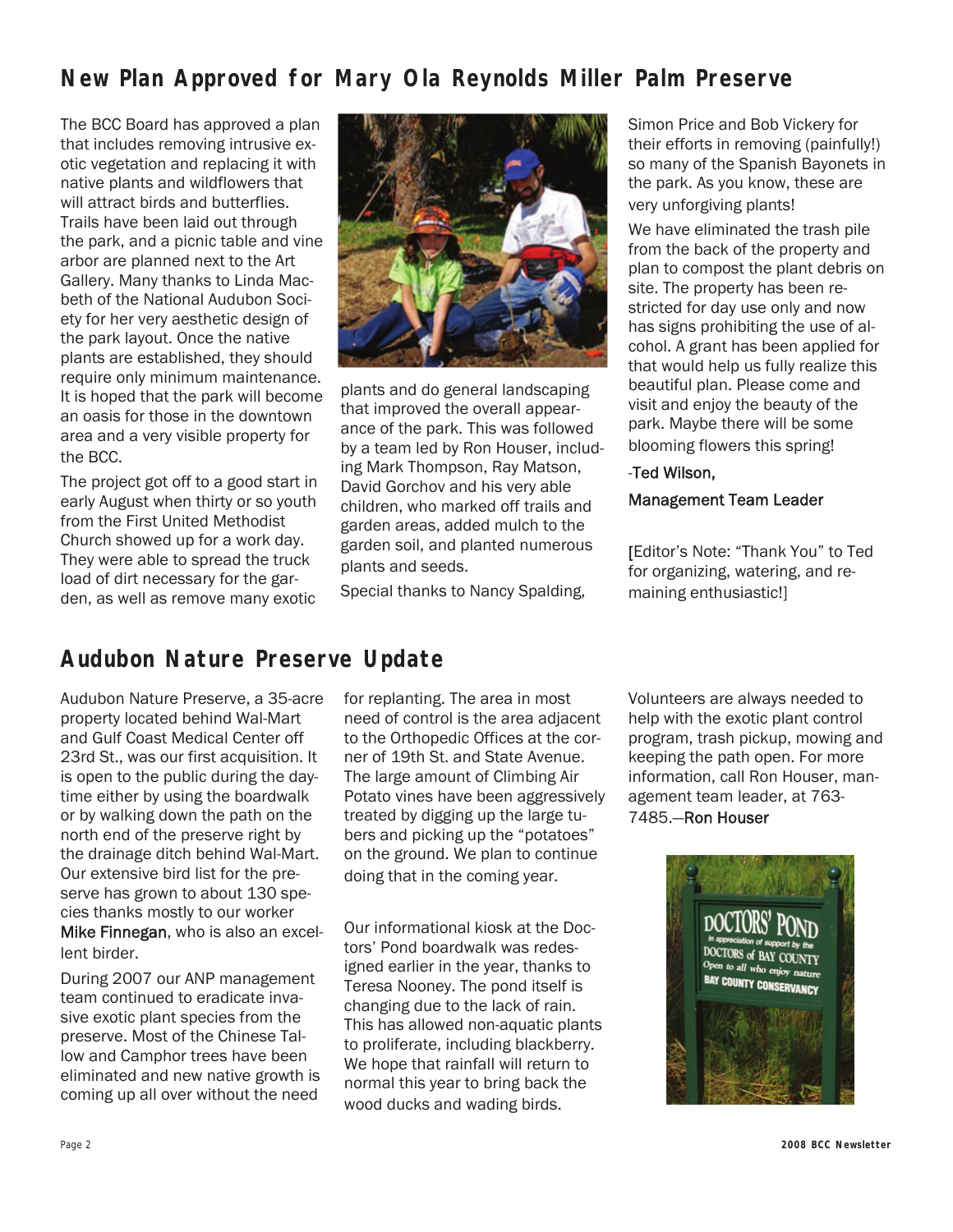## **King Family Preserve**



Since last year we have made a lot of progress at the King Family Preserve. With the help of many people we were able to eradicate most of

the popcorn trees and other exotics such as Kudzu. The ditch blocks were finally put in place, which we hope will keep the water from running out of the wet areas and return the property to its natural state.

The car dealership to the south of the property has agreed to help us clean up the area with the help of some of their employees. I feel that this will be a big help to us since some of the debris behind the dealership is large and it would be a huge undertaking if we were to have to do it by ourselves.

I would like to take this opportunity

to thank Ron Houser for helping coordinate workers and Mike Finnegan for all of his hard work. None of this would have been possible without them.

Many species of birds that depend on wetlands—such as wood ducks can be found on the King Preserve. It is also home to native trees and vegetation such as Old Growth Pines, Cypress and the rare Loblolly Bay tree.

#### -Warren Middlemas III Team Leader, King Family Preserve

#### **High Point Preserve to Gain New Name**

Ten acres of wet pine forest near Deerpoint Lake gained a guardian when **Beth Miller**, who lives nearby, became the Management Team Leader for that preserve, and she received some help when preserve neighbor David VanBlaricum agreed to help keep an eye on the preserve and perhaps help organize some enhancements for it.

The preserve will soon be gaining a new name. In exchange for a substantial donation in her honor, naming rights for the property were given to Julie Hilton and Richard Whitsett as a wedding gift.

A sign will be erected soon.



**This preserve is located on East Lakeland Drive, off Highway 2311, which is to the East of Deerpoint Lake. This 10-acre plot was acquired through mitigation in 2006.** 

#### **Juniper Headwaters Preserve**

In March 2007, BCC volunteers painted the signpost and erected the permanent sign stating "*Juniper Headwaters Preserve: a project of the Bay County Conservancy in cooperation with the Northwest Florida Water Management District.*" Also at that time, white goods that had been dumped on the road leading into the preserve were picked up and hauled away, along with several buckets of trash.



Contact was made with neighboring property owners, who complained that unwelcome persons were using the access road into the property as a "party place" at night. Therefore, King's Bay Concrete Company donated a couple of pilings and placed them in the road to block access. Thank you to Paul King and his son Tyler for helping on this project.

A "Team Leader" to regularly monitor the preserve is needed. Persons who live in north Bay County would be ideal.